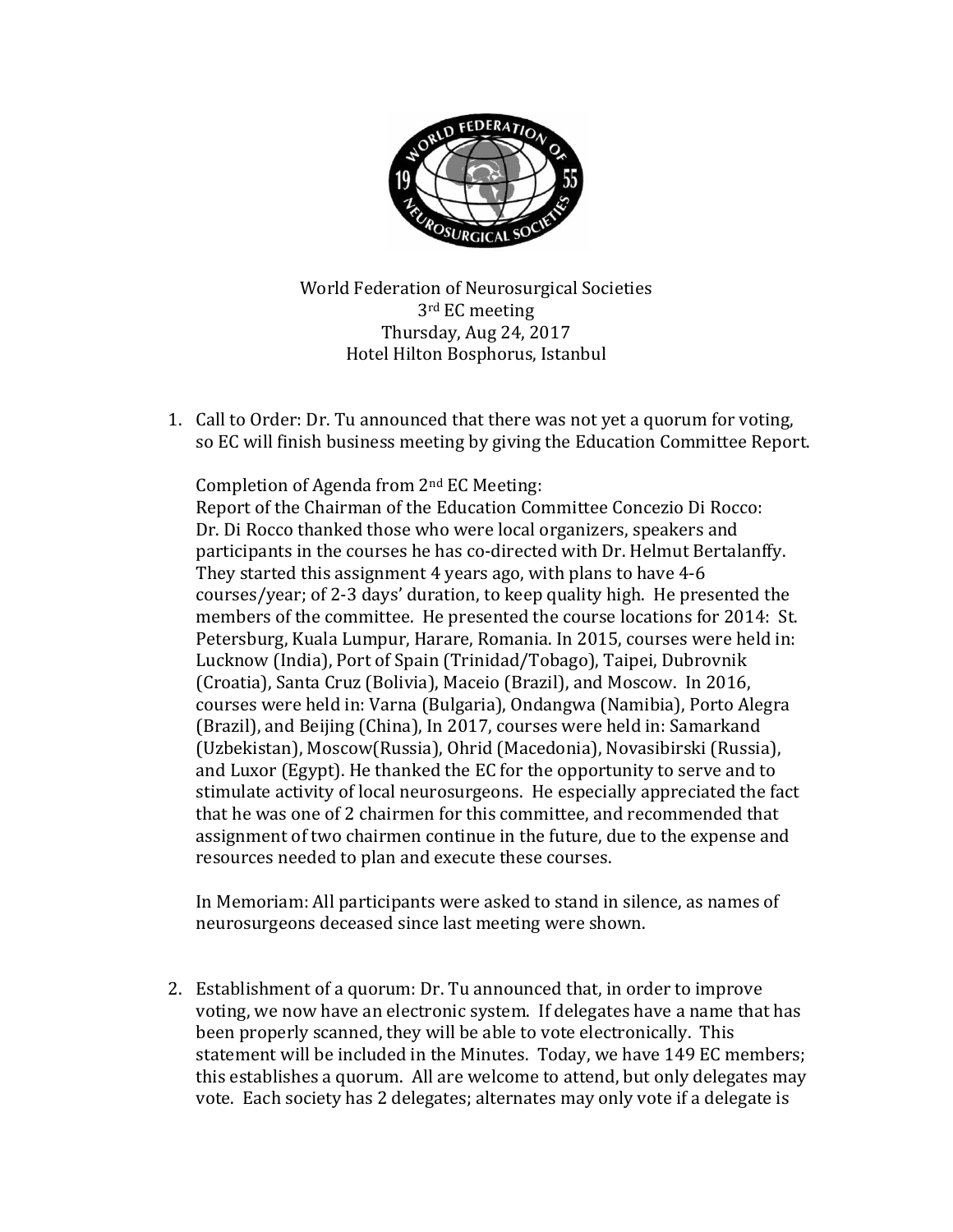absent. Dr. Tu now called the meeting's voting session to order. A parliamentarian was appointed: Dr. Miguel Arraez. Dr. Tu called for approval of the agenda. He asked for motions to change: none were offered. There were Motions/second to approve; no objections, therefore **motion passed** to adopt agenda as is.

3. Elections:

Explanations were offered by Secretary Basant Misra for those delegates who were not present at the 2<sup>nd</sup> EC meeting. He clarified the proposed amendments and their rationale before voting. He noted he will try to speak slowly.

Proposed amendment 1, regarding the decrease in officer terms from 4 to 2 years must be approved by a 75% vote, as it changes the Constitution.

There are 3 possible outcomes to the vote:

(1)If BOTH proposed amendments 1 and 12 are approved: all officers serve 2 year terms, the Interim Meeting in Beijing in 2019 is called a World Congress and Dr. Servadei serves as President for 2 years;

(2)If proposed amendment 1 is approved, but amendment 12 is not: the 2019 meeting is called an Interim meeting, Dr. Servadei serves for 4 years, all other officers elected today serve for 2 years, and all future meetings will be called a World Congress;

(3): Both proposed amendments 1 and 12 not approved: the status quo remains.

Tito Perilla from FLANC commented: He wants all present to know FLANC is in favor of all amendments and thinks they are necessary for the future of the WFNS, but FLANC has two concerns: the timing for these proposed changes to take effect, and bylaws changes for the future. He asked the Constitution and Bylaws Chairmen and Parliamentarian to resolve this question. Dr. Perilla asked for an explanation of timing of changes in these amendments, and whether or not these proposed changes hold for the future. Miguel Arraez, Parliamentarian, responded: He noted this is an important moment, with the potential for major changes in the WFNS. This has been a long and mature process. To answer Dr. Perillo's questions, Dr. Arraez noted these proposed amendments are in full compliance with our Constitution and Bylaws. From now on, amendments should not be retrospective. In summary, these possibilities include all possibilities for the future. Dr. Arraez stated these amendments represent a good opportunity for WFNS to vote for the future. Constitution and Bylaws Chairman Anil Nanda also responded: He considers there to be a mandate from all continental presidents to change the WFNS, to empower change to make egalitarian processes and opportunities for all. Dr. Nanda noted that the perception has been that WFNS is like FIFA; he wants to move toward a more CERN-like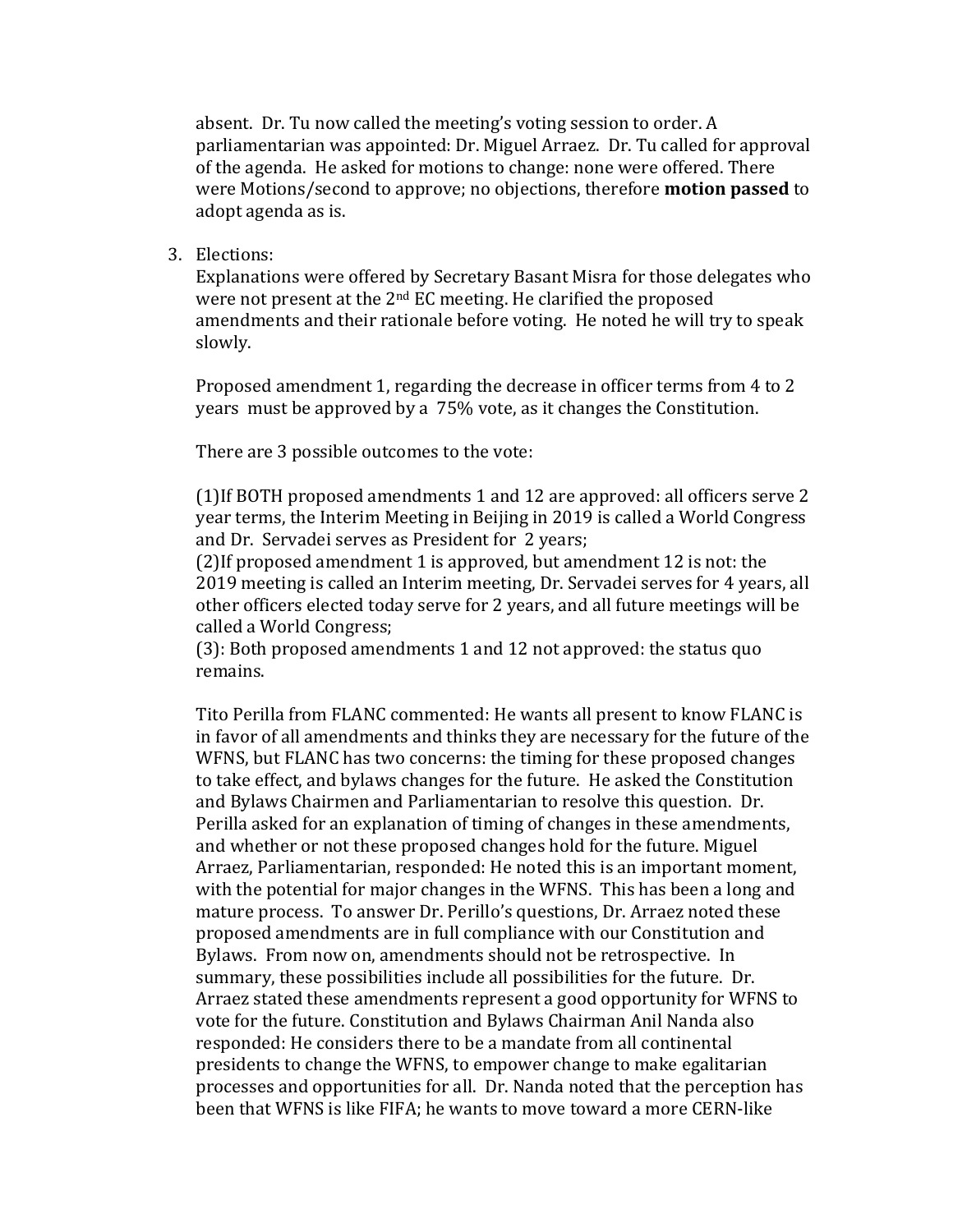image. Democracy votes by voting changes to this ossified, sclerotic society. Delegates also have the chance to keep the status quo. The spirit of this change is what is most important: the sole goal is to make the WFNS more egalitarian and democratic.

Elections: Each item will be explained before each vote. One delegate; one vote. Delegates must have a vote counter to proceed. A slide was shown, demonstrating the electronic voting device and procedure.

a. New member societies are voted upon first, to allow them to participate in subsequent voting today. This requires 2/3 affirmative vote.

Mediterranean Association of Neurological Surgeons:131votes( 82%) Dr. Gentili asked about this number, which changes as delegates come/go from the meeting room. Dr. Misra's response was that the percentage is automatically calculated, and the number demonstrates there is still a quorum.

Society of Ethiopian Neurological Surgery Professionals: 146 votes (89%).

The next vote is for new Affiliate Members, which are societies which have less than 25 members: Somali Society of Neurological Science:147 votes(95%).

- b. Amendments to Constitution and Bylaws: Dr. Misra again reviewed rules for voting on the following series of proposed amendments:
	- 1. All officers will serve a two (2) term; it follows that the Interim Meeting will be henceforth be called a World Congress. Dr. Misra noted that an affirmative vote means meetings selected from this point forward will be World Congresses, but not the 2019 meeting in Beijing. Question from Kee Park: does this mean one is voting for proposed amendment 1 vs. 12? Response from Dr. Misra: all proposals are independent from each other. It was stressed that all decisions taken today are prospective, not retrospective. This passed 82%: 18% (128:28 votes). Dr. Tu thanked the delegates, noting the AC worked 4 years for this change.
	- 2. The Nominating Committee also has the option to meet online/through video, in addition to in conclave, should the members so desire: This passed 94%:6% (156:10 votes).
	- 3. The Nominating Committee shall ensure that all nominees for officers, and except where otherwise provided, members for the Standing Committees for the period beginning after the World Congress or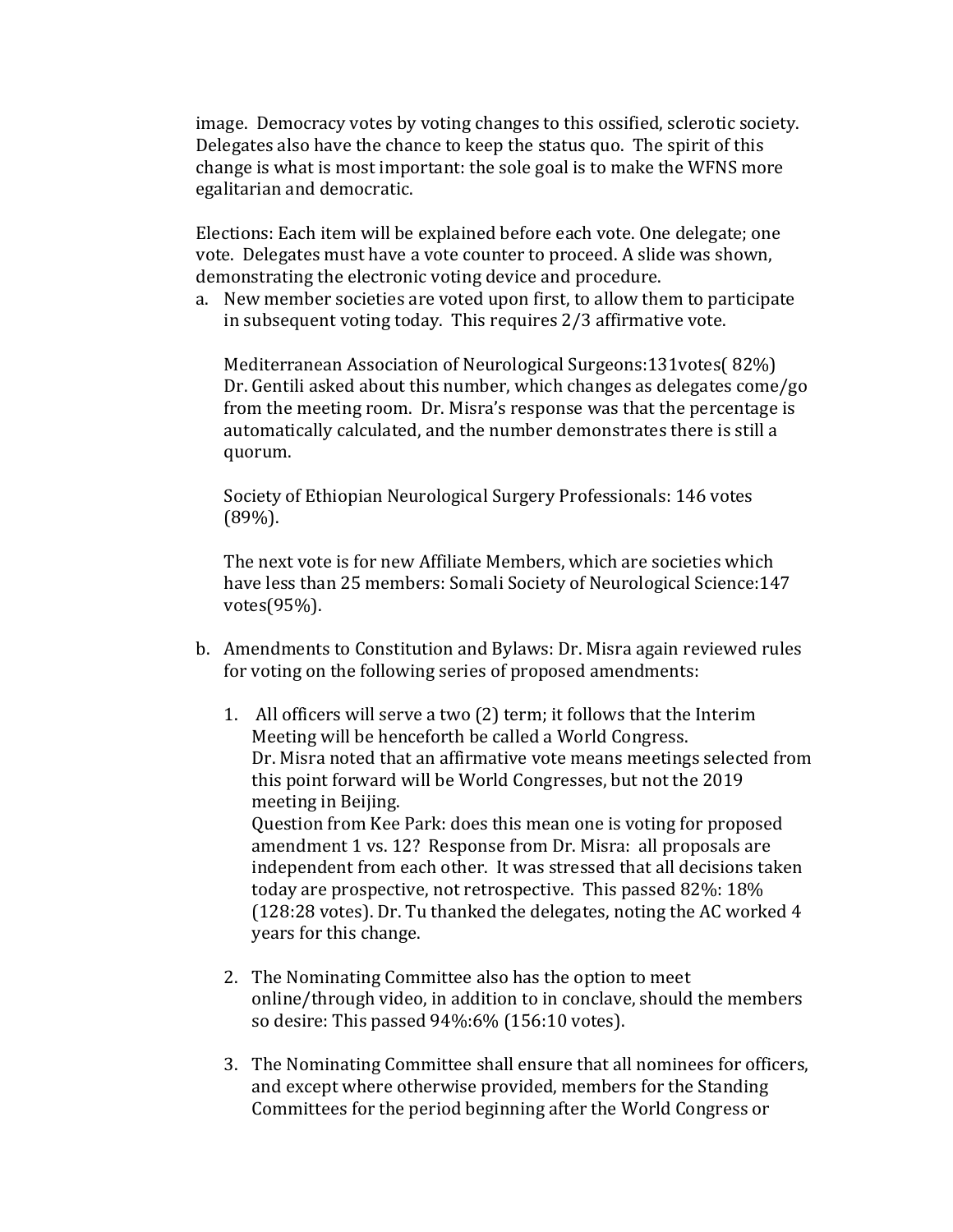Interim Meeting, meet the established criteria as per C and B required to be eligible for any particular position and to be voted by the EC. The Committee will not select official nominees. Nominating Committee members may present themselves as candidates for elective office. This passed 91%: 9% (141:14 votes).

- 4. The bidding and voting procedure of Interim Meetings will be the same as for World Congresses: not necessary to vote, as proposed amendment 1 passed.
- 5. Proposal to transfer any amount excess over \$1 million from WFNS account to the WFNS Foundation account for charitable purposes. This transfer will be annualized. This passed 96%: 4%. (148:6 votes).
- 6. The President and Vice President or Secretary (total of 2 officers) of the Host Society of the World Congress who are actually in office during the World Congress will become *de facto* members of World Congress Organizing Committee: This passed 148 votes(98%:2% (149:3 votes).
- 7. The Mission statement of the World Federation of Neurosurgical Societies shall be: "The World Federation of Neurosurgical Societies and its member societies shall promote global improvement in neurosurgical care, training and research to benefit our patients." This passed 99%: 1% (153:1 votes).
- 8. The Scoville Award shall be given to only one neurosurgeon: 113 The passed 75%: 25% (113:38 votes).
- 9. The Young Neurosurgeons Award shall be known as the Atos Alves de Sousa Award: This passed 88%: 12% (143:20 votes).
- 10. In case of the absence of a quorum, the Executive Committee will reconvene within the next 24 hours. This passed 89%: 11% (139:17 votes).
- 11. In exceptional circumstances, if a World Congress is cancelled, the organizers of the proposal, whih in bidding received the second highest number of votes, shall be offered the right of first refusal to host that Congress: This passed 96%:4% (139:6 votes).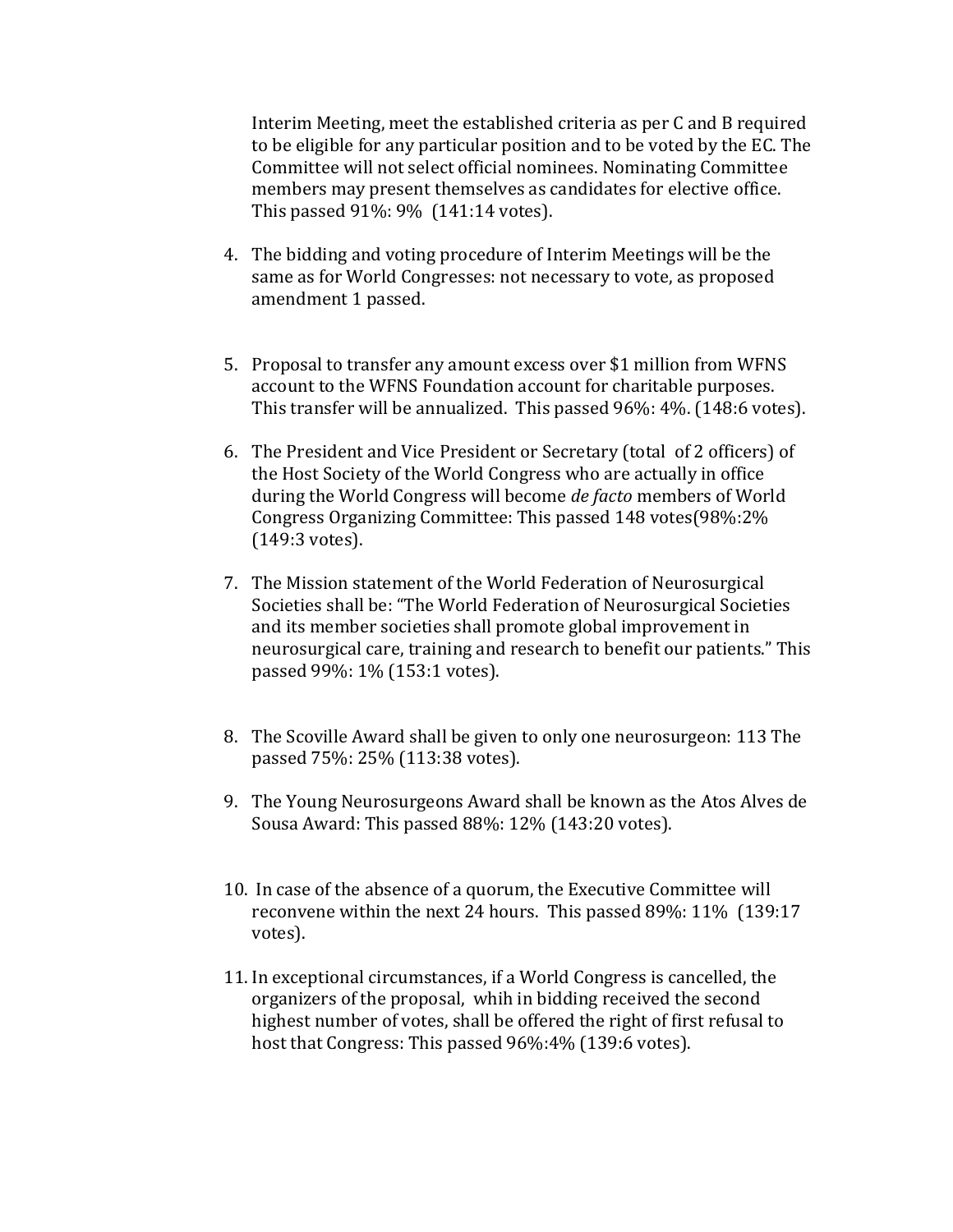12. In order to accommodate the By-laws change, reducing all officer terms from 4 to 2 years exceptionally at the 2019 meeting, a President and President- Elect will be elected by the Executive Committee. All terms of President, President-Elect and Past-President shall be 2 years, and there will be 9 members of the Administrative Council.

Dr. Misra explained again what this means: approval means all officers will serve 2-year terms; no approval means Dr. Servadei serves 4 years and the other new officers elected today serve 2 years, and the and 2019 meeting in Beijing is an Interim Meeting. Dr. Oyesiku objected to the compound wording of this motion; he suggested changing the wording because it is not clear to him. Dr. Misra asked what change he wished, and noted that proposed changes to the Constitution and Bylaws require 6- month notice in advance. Dr. Misra stated that this amendment can not be changed within a process of voting on other amendments. Dr. Oysiku continued, saying that he was not suggesting that this issue be adjudicated today, but asked for word-smithing. Dr. Misra said the motion needs to reflect specific actions, and will require 75% approval because it is a Constitutional change. Dr. Grotenhuis asked if this is retrospective voting, and expressed the opinion that it should not be. Dr. Eka Wahjoepramono stated that Dr. Servadei was elected in Rome for a 4 year term and this should not change. He was encouraged to vote against it the proposed reduction in term, if he does not agree. It was emphasized that the EC has the final say in this and all matters of voting. There was no suggestion that Dr. Servadei was coerced to shorten his term. Dr. Servadei was asked to speak: he has visited many and listened to comments. He noted that he spontaneously offered to limit his term to 2 years; he wants to know again the EC opinion on this matter. It must be harmonized with the opinions of many societies. He will note vote. He will respect the opinion of the EC. He responded to Dr. Oyesiku, saying the wording cannot be changed again. He felt we have clarified the wording and do not need to stop voting to change wording, because we understand the spirit of this measure. If we need better language with the help of a lawyer, we will do this. We cannot change from wording sent 6 months ago. In his opinion, the felt the EC could vote now. Dr. Arroya asked for clarification of the naming of the Beijing vs. Bogota congresses. Dr. M. Samii thanked all for this democratic election. He observed that he already suggested 2- year terms 20 years ago. Three times, the EC voted against. Today is a historical day. All have understood that democracy is elections. More frequent elections mean more frequent improvements. He is able to live with both 2- and 4- year tem decisions. This is not a violation of the election 2 years ago and we decide today.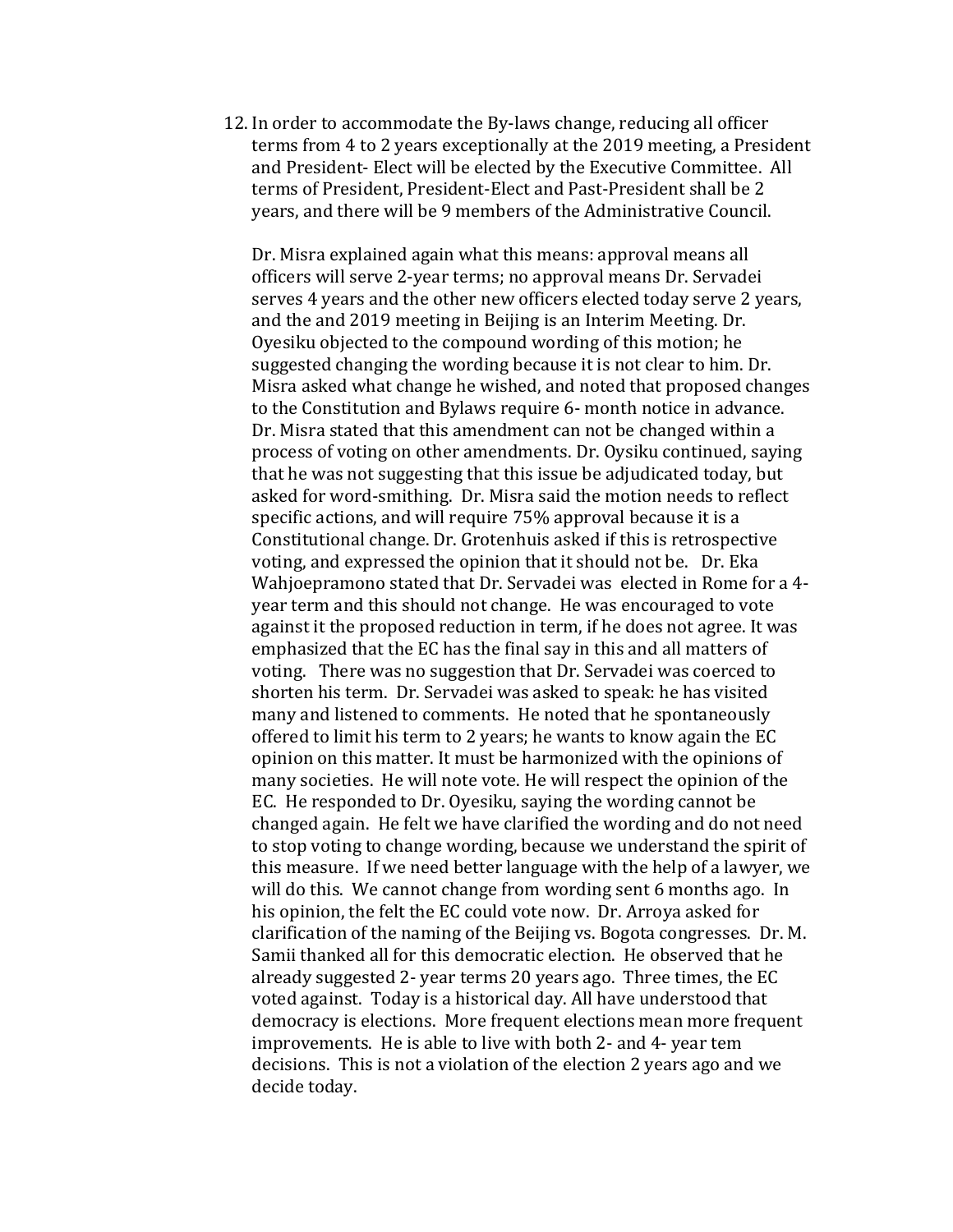The vote was taken; this did NOT passed 41%: 59% (66:95 votes). This means Dr. Servadei is President for 4 years and the Beijing meeting is an Interim Meeting.

13. In view of the change to 2-year terms for office bearers, the President of the World Congress and Committee Chairmen and Nominating Committee members shall have 2- year terms this passed 89%:11% (139:17 votes).

## BREAK

Quorum re-established, meeting called to order:

c. Slate of officers: officers to be elected again read aloud, rules for voting an how for each position explained. Dr. Misra clarified there will be a vacancy on the Audit Committee, which needs 3 members; the AC will appoint the 3rd. member. Dr. Nanda thanked all present and reminded all present of the dictum in organizations to "Learn, Lead, and Leave. "

Honorary President: Instructions were to only choose 3: to be selected, candidates must pass with 66% affirmative vote: Francesco Tomasello : 122 (82%)\* Hildo Azevedo: 110 (71%)\* Marco Molina-Martinez: 34 (23%) Nobuo Hashimoto: 108 (68%)\* Sherif Ezzat: 48 (33%) Sam Ohaegbulam: 61 (44%)

Those indicated with a \*, that is, Drs. Tomasello, Azevedo and Hashimoto are elected Honorary Presidents.

1st Vice President: Chris Loftus: (one candidate, therefore, simple majority passes) Elected 82%122:27 votes. (82%)

For contested officer positions, each candidate gave a presentation; this was not minuted.

Secretary: Gail Rosseau or Marco Massini-49%: 51%, 71:74 votes. Dr. Massini elected.

Assistant Secretary: Akio Morita or Muhammed Raji Mahmud-57% :43%, 85:64 votes. Dr. Morita elected.

Treasurer: (only one candidate; simple majority passes) A. Samii 78% 114/33 votes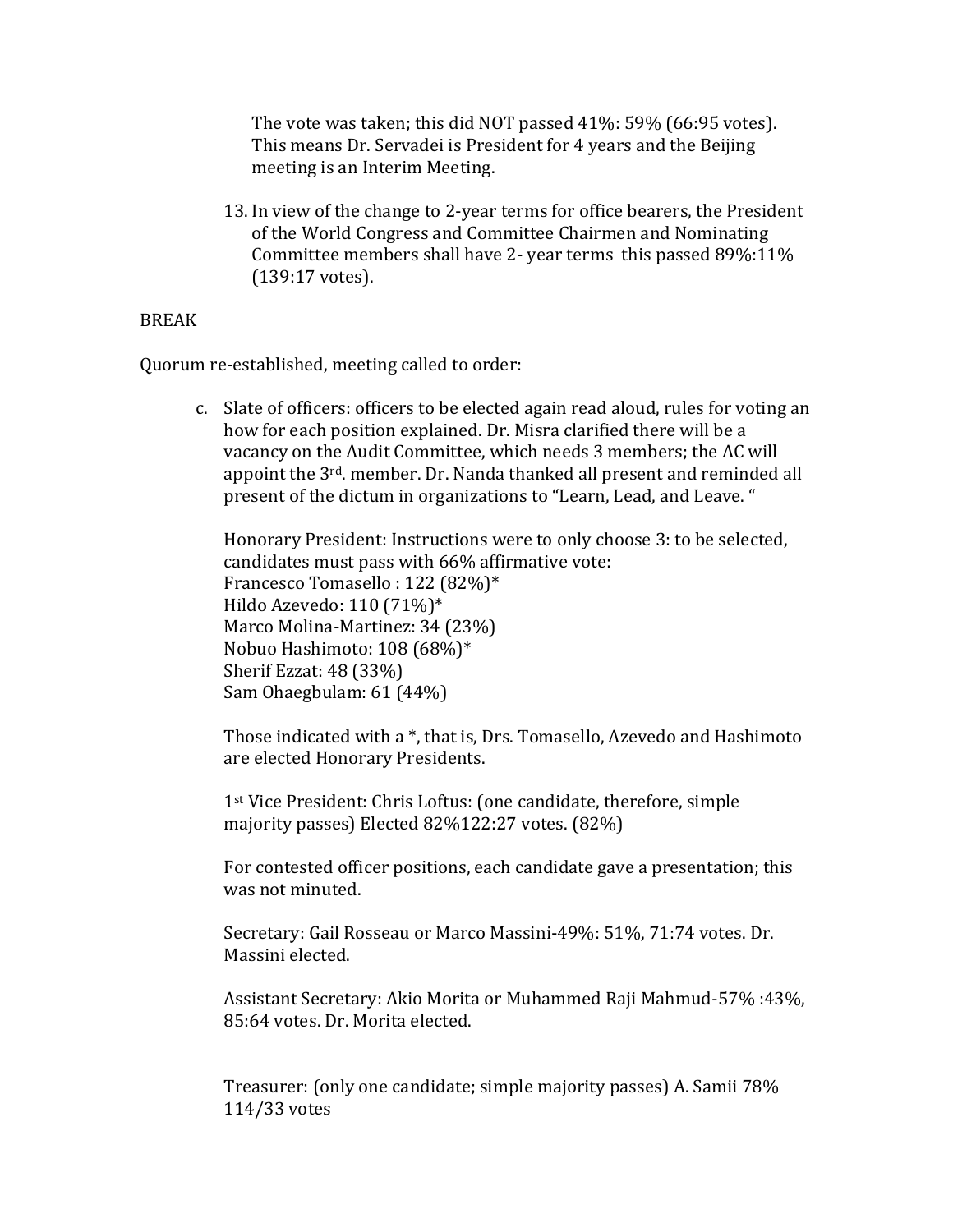Assistant Treasurer: Najia El Abbadi or Eka Wahjoepramono: 58%: 42%; 85: 62 votes. Dr. El Abbadi elected.

Elections for 2nd Vice Presidents: nd VP AANS: Anil Nanda- 96% nd VP AASNS: Basant Misra- 70% nd VP CAANS: Graham Fieggen- 88% nd VP EANS: Miroslav Vukic - 93% nd VP FLANC: Edgardo Spagnolo- 92% ND VP At-Large for Eastern Europe: Joan Stephen Florian- 91% nd VP At -Large for Arab Nations: Amr El Shawarbi-86%

Historian: Maurice Choux: 92%

Constitution and Bylaws Committee (EC to vote for 5 of 7 candidates, who must get 50% of votes to be eligible): Ahmed Ammar (Saudi Arabia): 62%\* Hari Chandran (Malaysia): 69%\* Jacques Morcos (USA):83%\* Mohammed El Fiki (Egypt): 53%\* Nasser El-Ghandour (Egypt): 38% Tito Perilla- Cepeda (Colombia): 68%\* Veer Singh Mehta (India): 51% Drs. Morcos, Chandran, Perilla-Cepeda, Ahmed Ammar and El Fiki were elected by the EC.

Audit Committee: Tanju Ucar:91% Rick Boop: 92% The 3rd member of Audit Committee will be selected by AC.

Publication and Web committee: Jorge Mura (Chile) 63% Konstantinos Fountas (USA) 74% Keenan Arnautovic (Greece) 71%

d. Nominating Committee: Dr. Andrew Kaye will stay on the committee, as Past Chairman; he represents AASNS, therefore only 1 additional candidate will be elected from AASNS.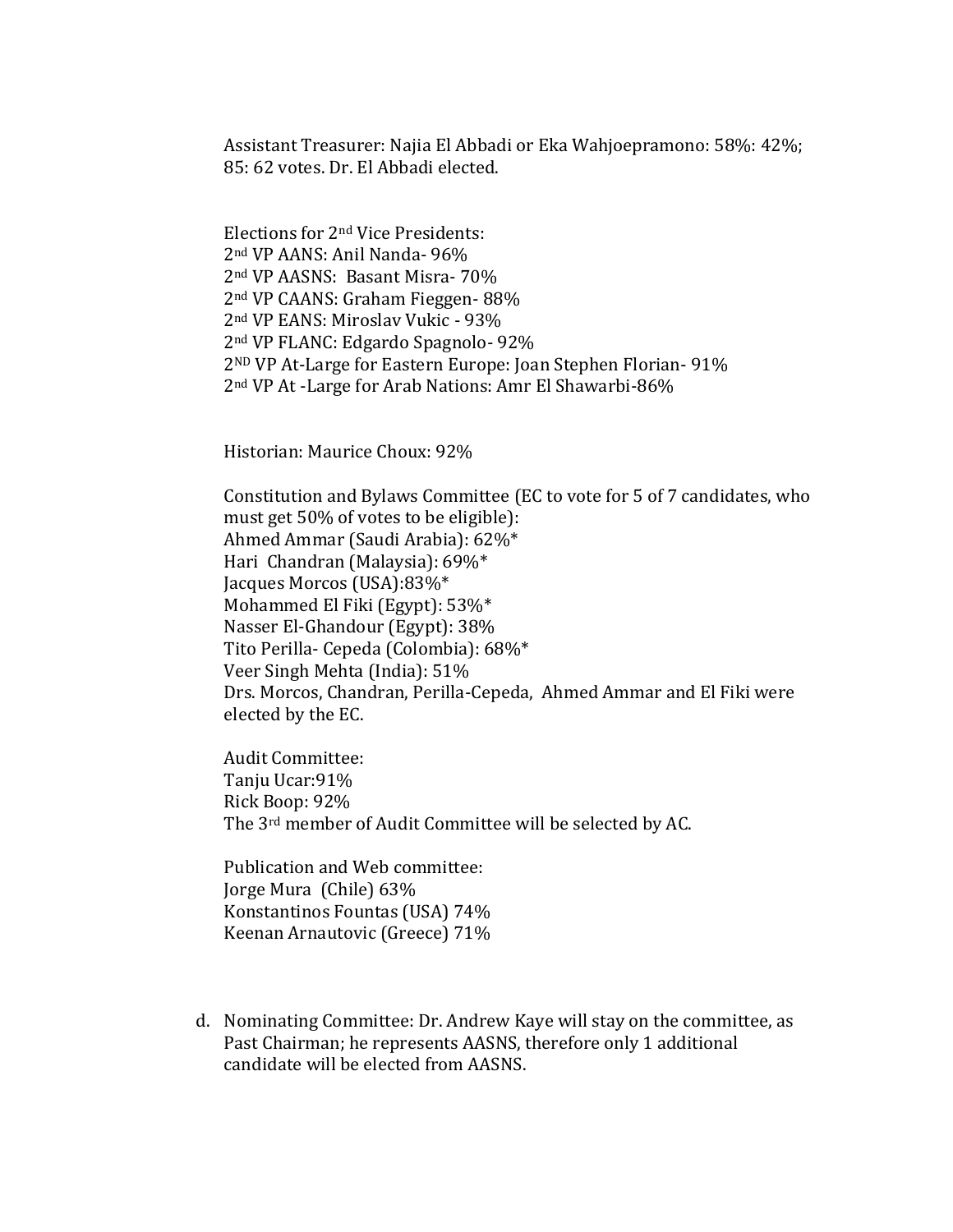AANS: Aruna Ganju (USA) and Praveen Memmaneni (USA): 87%  $(112/17);$ 

AASNS Isao Date (Japan) 64%;

EANS: Roberto Delfini(Italy) and Torsten Meling (Norway): 82%; FLANC: Mariano Socolovsky and Marcos Baabor: 85%;

CAANS: Dr. Sidi Said objected, because there were only 2 CAANSsupported candidates, who were Drs. Bello Shehu and Samulla Sanoussi. Bello Shehu (Nigeria) 92%\*; Samulla Sanoussi (Niger) \*89%:Temitayo Shokunbi (Nigeria) 23%; therefore, Drs. Shehu and Sanoussi who were the 2 candidates who received the highest number of votes ,were elected.

Officers of 2021 World Congress Bogota: EC asked to agree to slate of officers for World Congress 2021 proposed by Colombian Association of Neurosurgery:

President: Enrique Osorio-Fonseca

Honorary President: Tito A. Perillo

Vice President: Hernando Cifuentes Lobelo

2nd Vice President: Andress Rubiano Escobar

Assistant Secretary: Fernando Hakim

Treasurer: Victor Hugo Bastos

Assistant Treasurer: Juan Carlos Benedetti

Chairman, Scientific Program Committee: Alfredo Pedroza

Officers of WFNS 2019 Beijing: EC asked to agree to slate of officers for WFNS 2019 proposed by the Chines Congress of Neurological Surgeons: President: LING Feng Honorary Presidents: SHI Yuanquan, LIU Chengii, Zhao Yadu, ZHOU Liangfu, ZHAO izong Vice President: ZHANG Jianning 2nd Vice President: ZHAO Guoguang Secretary-General: Mao Ying Assistnt Secretary: YU Xinguang, WANG Jinhuan, KANG Dezhi, YOU Chao, ZHANG Hongqi, ZHAO Yuanli Treasurer: LIU Jianmin, JIAO Liqun Assistant Treasurer: ZHAO Hongyang Chairman, Scientific Program Committee: BAO Yuhai, JIA Wang, CHEN Xiaolei Chairman, Organizing Committee: ZHANG Liwei, WANG Shuo

Dr. Misra reminded the EC this needed 50% to be pass. This passed with 97% of vote.

This ends 2017 WFNS elections. Dr. Ugur Ture, World Congress President, announced the Social Dinner at 8:00pm.